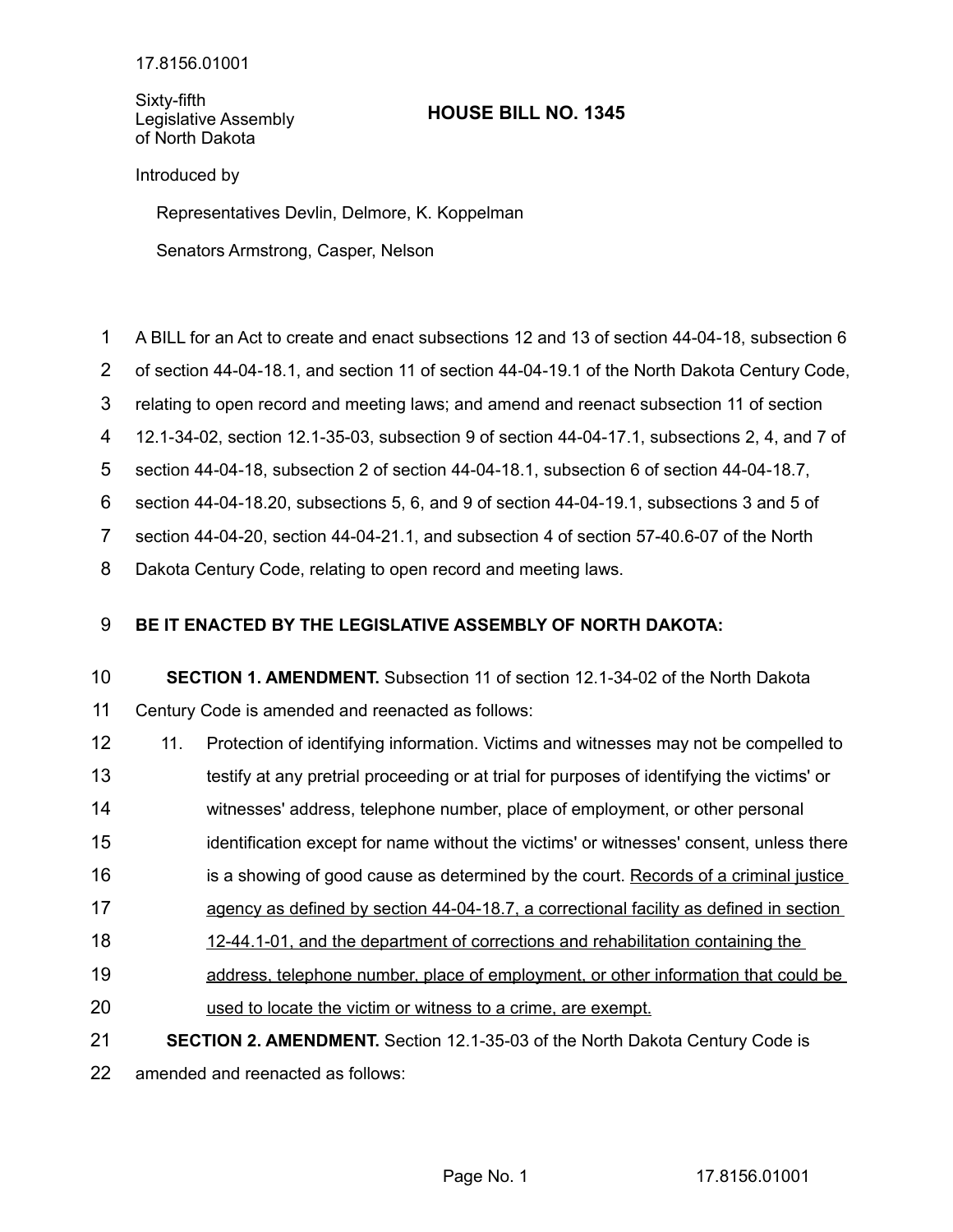| 1              |                                                                                     |        |     | 12.1-35-03. Information about child victims or witnesses of crimes generally may not     |  |  |  |
|----------------|-------------------------------------------------------------------------------------|--------|-----|------------------------------------------------------------------------------------------|--|--|--|
| $\overline{2}$ | appear in public record.                                                            |        |     |                                                                                          |  |  |  |
| 3              | 1.                                                                                  |        |     | In order to protect the child from possible trauma resulting from publicity, the name of |  |  |  |
| 4              |                                                                                     |        |     | the child victim or child witness of a crime, except as specified in subsection 2, and   |  |  |  |
| 5              |                                                                                     |        |     | identifying biographical information may not appear on the indictment or any other       |  |  |  |
| 6              |                                                                                     |        |     | public record. Instead, a Jane Doe or Joe Doe designation must appear in all public      |  |  |  |
| 7              |                                                                                     |        |     | records. Sealed confidential records containing the child's name and necessary           |  |  |  |
| 8              |                                                                                     |        |     | biographical information must be kept in order to ensure that no defendant is charged    |  |  |  |
| 9              |                                                                                     | twice. |     |                                                                                          |  |  |  |
| 10             | 2.                                                                                  |        |     | Interviews and statements of child victims or child witnesses obtained during an         |  |  |  |
| 11             |                                                                                     |        |     | investigation of a crime of a violent or sexual nature are exempt.                       |  |  |  |
| 12             | 3 <sub>1</sub>                                                                      |        |     | Subsection 1 does not apply to the name and identifying biographical information of:     |  |  |  |
| 13             |                                                                                     | a.     |     | A child victim or child witness of a criminal offense under title 39 or equivalent       |  |  |  |
| 14             |                                                                                     |        |     | ordinance; and                                                                           |  |  |  |
| 15             |                                                                                     | b.     |     | A child victim of a fire.                                                                |  |  |  |
| 16             | <b>SECTION 3. AMENDMENT.</b> Subsection 9 of section 44-04-17.1 of the North Dakota |        |     |                                                                                          |  |  |  |
| 17             | Century Code is amended and reenacted as follows:                                   |        |     |                                                                                          |  |  |  |
| 18             | 9.                                                                                  | a.     |     | "Meeting" means a formal or informal gathering or a work session, whether in             |  |  |  |
| 19             |                                                                                     |        |     | person or through electronic means such as telephone or videoconference, of:             |  |  |  |
| 20             |                                                                                     |        | (1) | A quorum of the members of the governing body of a public entity regarding               |  |  |  |
| 21             |                                                                                     |        |     | public business; or                                                                      |  |  |  |
| 22             |                                                                                     |        | (2) | Less than a quorum of the members of the governing body of a public entity               |  |  |  |
| 23             |                                                                                     |        |     | regarding public business, if the members attending one or more of such                  |  |  |  |
| 24             |                                                                                     |        |     | smaller gatherings collectively constitute a quorum and if the members hold              |  |  |  |
| 25             |                                                                                     |        |     | the gathering for the purpose of avoiding the requirements of section                    |  |  |  |
| 26             |                                                                                     |        |     | 44-04-19.                                                                                |  |  |  |
| 27             |                                                                                     | b.     |     | "Meeting" does not include:                                                              |  |  |  |
| 28             |                                                                                     |        | (1) | A chance or social gathering at which public business is not considered;                 |  |  |  |
| 29             |                                                                                     |        | (2) | Emergency operations during a disaster or emergency declared under                       |  |  |  |
| 30             |                                                                                     |        |     | section 37-17.1-10 or an equivalent ordinance if a quorum of the members                 |  |  |  |

Page No. 2 17.8156.01001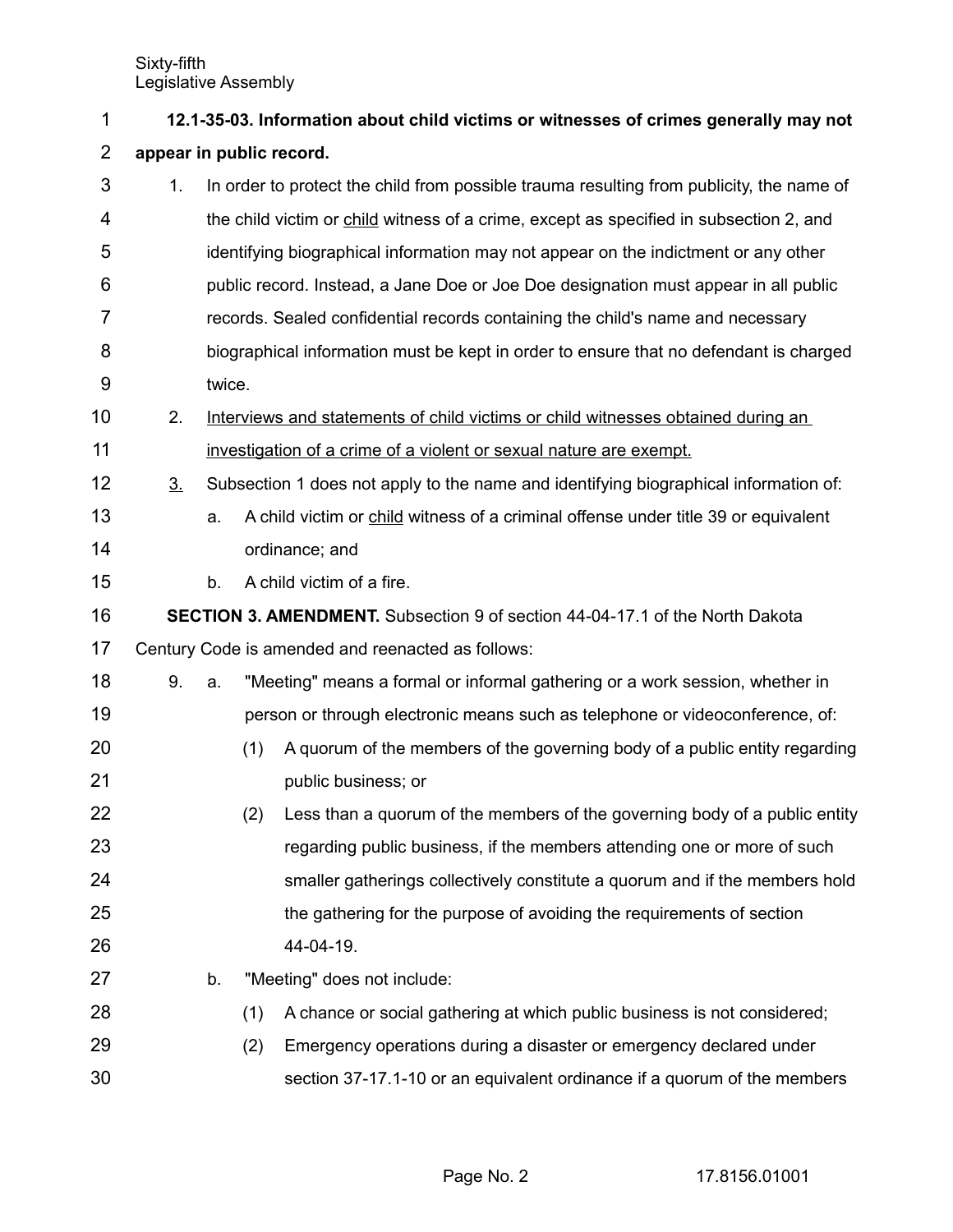| 1              |    |    |     | of the governing body are present but are not discussing public business as                 |
|----------------|----|----|-----|---------------------------------------------------------------------------------------------|
| $\overline{2}$ |    |    |     | the full governing body or as a task force or working group; and                            |
| 3              |    |    | (3) | The attendance of members of a governing body at meetings of any                            |
| 4              |    |    |     | national, regional, or state association to which the public entity, the                    |
| 5              |    |    |     | governing body, or individual members belong; and                                           |
| 6              |    |    | (4) | Training seminars where no other public business is considered or                           |
| 7              |    |    |     | discussed.                                                                                  |
| 8              |    | C. |     | Notwithstanding subdivisions a and b, as applied to the legislative assembly,               |
| 9              |    |    |     | "meeting" means any gathering subject to section 14 of article IV of the                    |
| 10             |    |    |     | Constitution of North Dakota.                                                               |
| 11             |    |    |     | <b>SECTION 4. AMENDMENT.</b> Subsections 2, 4, and 7 of section 44-04-18 of the North       |
| 12             |    |    |     | Dakota Century Code are amended and reenacted as follows:                                   |
| 13             | 2. |    |     | Upon request for a copy of specific public records, any entity subject to subsection 1      |
| 14             |    |    |     | shall furnish the requester one copy of the public records requested. AAn initial           |
| 15             |    |    |     | request need not be made in person or in writing, and the copy must be mailed upon          |
| 16             |    |    |     | request. A public entity may require written clarification of the request to determine      |
| 17             |    |    |     | what records are being requested, but may not ask for the motive or reason for              |
| 18             |    |    |     | requesting the records or for the identity of the person requesting public records. A       |
| 19             |    |    |     | public entity may charge up to twenty-five cents per impression of a paper copy. As         |
| 20             |    |    |     | used in this section, "paper copy" means a one-sided or two-sided duplicated copy of        |
| 21             |    |    |     | a size not more than eight and one-half by fourteen inches [19.05 by 35.56]                 |
| 22             |    |    |     | centimeters]. For any copy of a record that is not a paper copy as defined in this          |
| 23             |    |    |     | section, the public entity may charge a reasonable fee for making the copy. As used in      |
| 24             |    |    |     | this section, "reasonable fee" means the actual cost to the public entity of making the     |
| 25             |    |    |     | copy, including labor, materials, and equipment. The entity may charge for the actual       |
| 26             |    |    |     | cost of postage to mail a copy of a record. An entity may require payment before            |
| 27             |    |    |     | locating, redacting, making, or mailing the copy. The public entity may withhold            |
| 28             |    |    |     | records pursuant to a request until such time as a requester provides payment for any       |
| 29             |    |    |     | outstanding balance for prior requests. An entity may impose a fee not exceeding            |
| 30             |    |    |     | twenty-five dollars per hour per request, excluding the initial hour, for locating records, |
| 31             |    |    |     | including electronic records, if locating the records requires more than one hour. An       |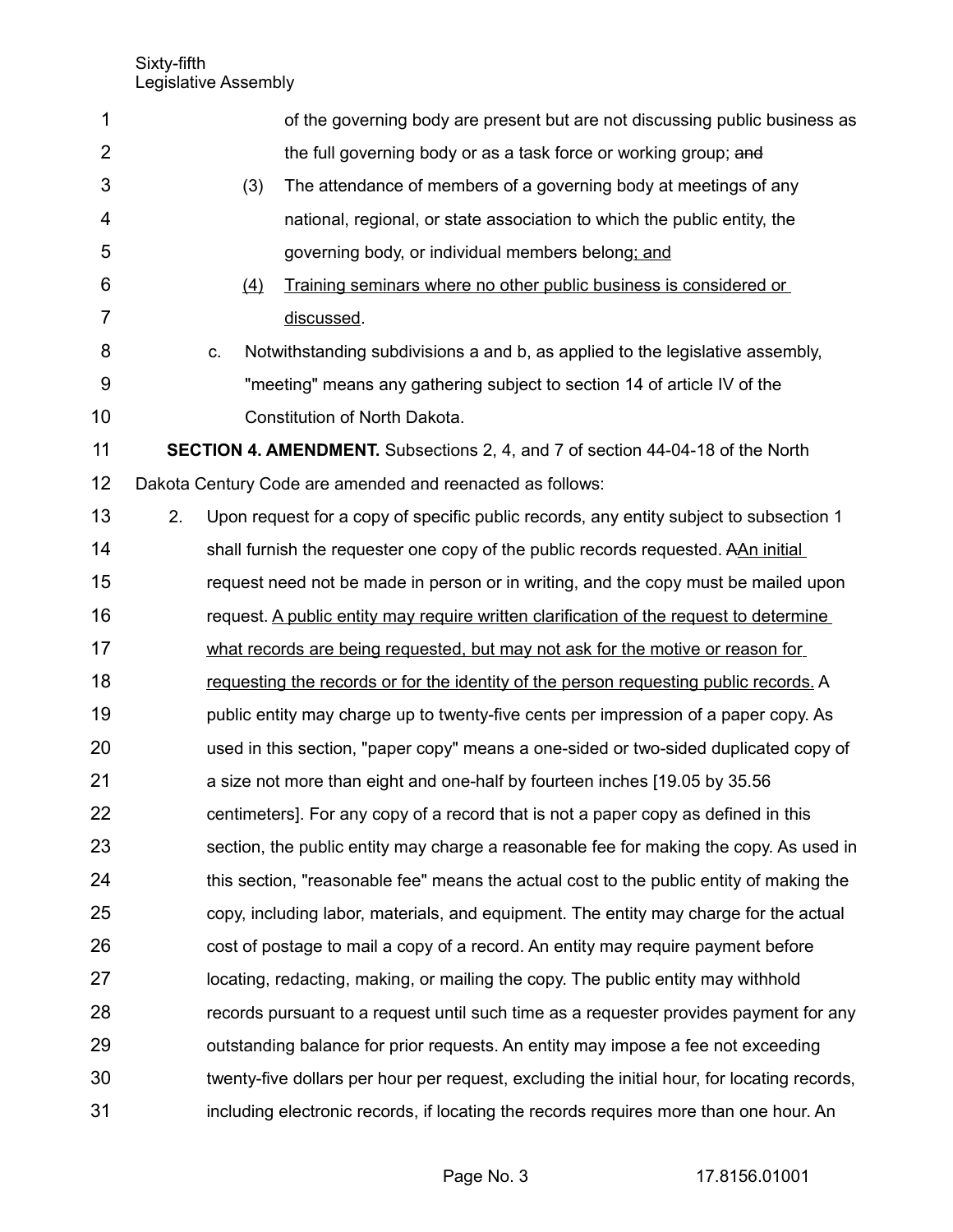entity may impose a fee not exceeding twenty-five dollars per hour per request, excluding the initial hour, for excising confidential or closed material under section 44-04-18.10 from the records, including electronic records. If a public entity receives five or more requests from the same requester within seven days, the public entity may treat the requests as one request in computing the time it takes to locate and excise the records. If the entity is not authorized to use the fees to cover the cost of providing or mailing the copy, or both, or if a copy machine is not readily available, the entity may make arrangements for the copy to be provided or mailed, or both, by another entity, public or private, and the requester shall pay the fee to that other entity. This subsection does not apply to copies of public records for which a different fee is specifically provided by law. 1 2 3 4 5 6 7 8 9 10 11

4. Except as provided in this subsection, nothing in this section requires a public entity to create or compile a record that does not exist. Access to an electronically stored record under this section, or a copy thereof, must be provided at the requester's option in either a printed document or through any other available medium. A computer file is not an available medium if no means exist to separate or prevent the disclosure of any closed or confidential information contained in that file. Except as reasonably necessary to reveal the organization of data contained in an electronically stored record, a public entity is not required to provide an electronically stored record in a different structure, format, or organization. This section does not require a public entity to provide a requester with access to a computer terminal or mobile device. A public entity is not required to provide a copy of a record that is available to the requester on the public entity's website or on the internet. The public entity shall notify the requester the record is available online and direct the requester to the website where the record can be accessed. If the requester does not have reasonable access to the internet due to lack of computer, lack of internet availability, or inability to use a computer or the internet, the public entity shall produce paper copies for the requester, but may charge the applicable fees under this section. 7. A denial of a request for records made under this section must describe the legal 12 13 14 15 16 17 18 19 20 21 22 23 24 25 26 27 28 29

authority for the denial, or a statement that a record does not exist, and must be in writing if requested. 30 31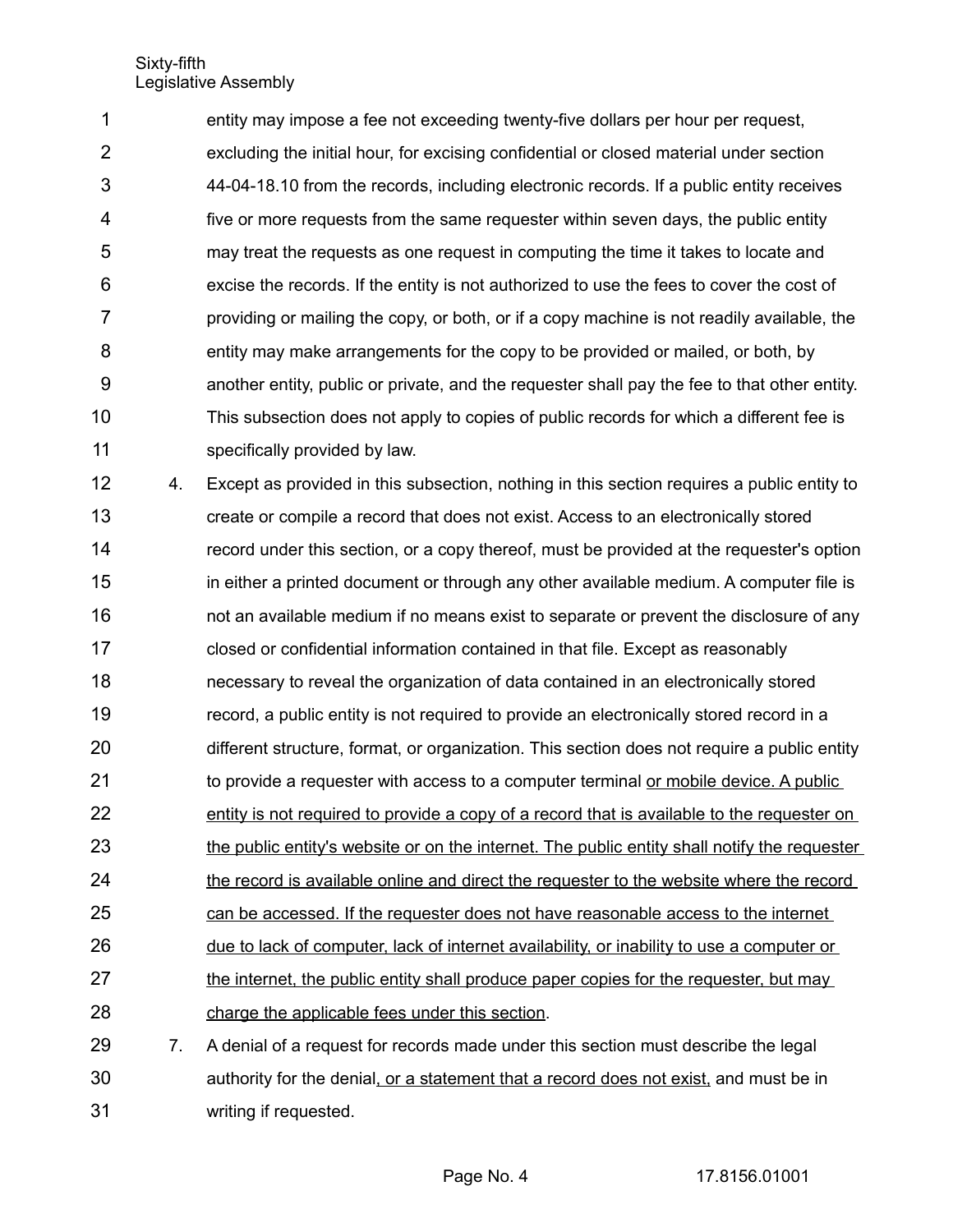**SECTION 5.** Subsections 12 and 13 to section 44-04-18 of the North Dakota Century Code are created and enacted as follows: 1 2

- 12. A public entity may allow an individual to utilize the individual's own personal devices for duplication of records and, if so, shall establish reasonable procedures to protect the integrity of the records as long as the procedures are not used to prevent access to the records. 3 4 5 6
- 13. If repeated requests for records disrupt other essential functions of the public entity, the public entity may refuse to permit inspection of the records, or provide copies of the records. A public entity refusing to provide access or copies of public records 7 8 9
- under this section shall state in writing the reasons supporting the refusal and provide 10
- the reasoning to the requester. The requester may seek an attorney general's opinion 11
- under section 44-04-21.1, on whether the public entity's decision was proper. 12
- **SECTION 6. AMENDMENT.** Subsection 2 of section 44-04-18.1 of the North Dakota Century Code is amended and reenacted as follows: 13 14
- 2. Except as otherwise specifically provided by law, personal information regarding a 15
- public employee contained in an employee's personnel record or given to the state or a political subdivision by the employee in the course of employment is exempt. As used in this section, "personal information" means a person's month and day of birth; home address; home telephone number or personal cell phone number; photograph; medical information; motor vehicle operator's identification number; public employee 16 17 18 19 20
- identification number; payroll deduction information; the name, address, telephone 21
- number, and date of birth of any dependent or emergency contact; any credit, debit, or 22
- electronic fund transfer card number; and any account number at a bank or other 23
- financial institution. Information regarding the type of leave taken by an employee is 24
- exempt, although the amount of leave taken or accrued, and the dates of the leave 25
- taken, is public record. Information regarding leave applied for but not yet taken is 26
- exempt until the leave is taken. 27
- **SECTION 7.** Subsection 6 to section 44-04-18.1 of the North Dakota Century Code is created and enacted as follows: 28 29
- 6. Records relating to a public entity's internal investigation of a complaint against a public entity or employee for misconduct are exempt until the investigation of the 30 31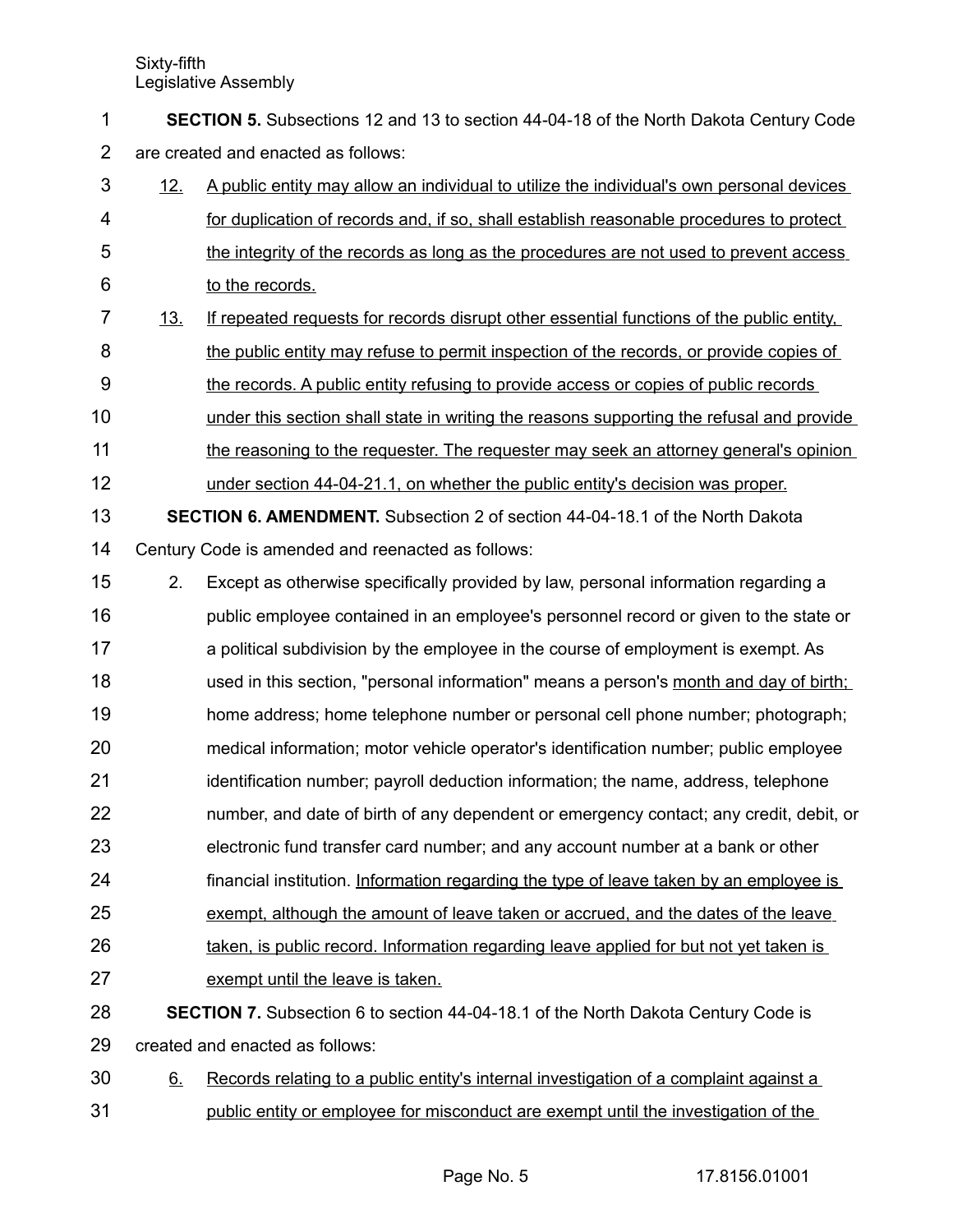- Sixty-fifth Legislative Assembly complaint is complete, but no longer than seventy-five calendar days from the date of the complaint. **SECTION 8. AMENDMENT.** Subsection 6 of section 44-04-18.7 of the North Dakota Century Code is amended and reenacted as follows: 6. "Personal information" means a person's medical records or medical information obtained from the medical records; motor vehicle operator's identification number; social security number; any credit, debit, or electronic fund transfer card number; month and date of birth; height; weight; home street address; home telephone number or personal cell phone number; and any financial account numbers. **SECTION 9. AMENDMENT.** Section 44-04-18.20 of the North Dakota Century Code is amended and reenacted as follows: **44-04-18.20. Domestic violence and victim record information of law enforcement exempt.** The address, telephone number, or any identifying information that, if released, could reasonably be used to locate or identify a victim or alleged victim of domestic violence, of a sex offense under chapter 12.1-20, of sexual performances by a child under chapter 12.1-27.2, or of human trafficking under chapter  $42.1 - 4012.1 - 41$ , contained in any record maintained by a lawenforcement criminal justice agency as defined by section 44-04-18.7 or correctional facility as defined by section 12-44.1-01 is exempt from section 44-04-18 and may be redacted from the record before it is released. **SECTION 10. AMENDMENT.** Subsections 5, 6, and 9 of section 44-04-19.1 of the North Dakota Century Code are amended and reenacted as follows: 5. "Attorney consultation" means any discussion between a governing body and its attorney in instances in which the governing body seeks or receives the attorney's advice regarding and in anticipation of reasonably predictable or pending civil or criminal litigation or adversarial administrative proceedings or concerning pending civilor criminal litigation or pending adversarial administrative proceedingsto receive its attorney's advice and guidance on the legal risks, strengths, and weaknesses of an action of a public entity that, if held in public, would have an adverse fiscal effect on 1 2 3 4 5 6 7 8 9 10 11 12 13 14 15 16 17 18 19 20 21 22 23 24 25 26 27 28 29
- the entity. All other discussions beyond the attorney's advice and guidance must be 30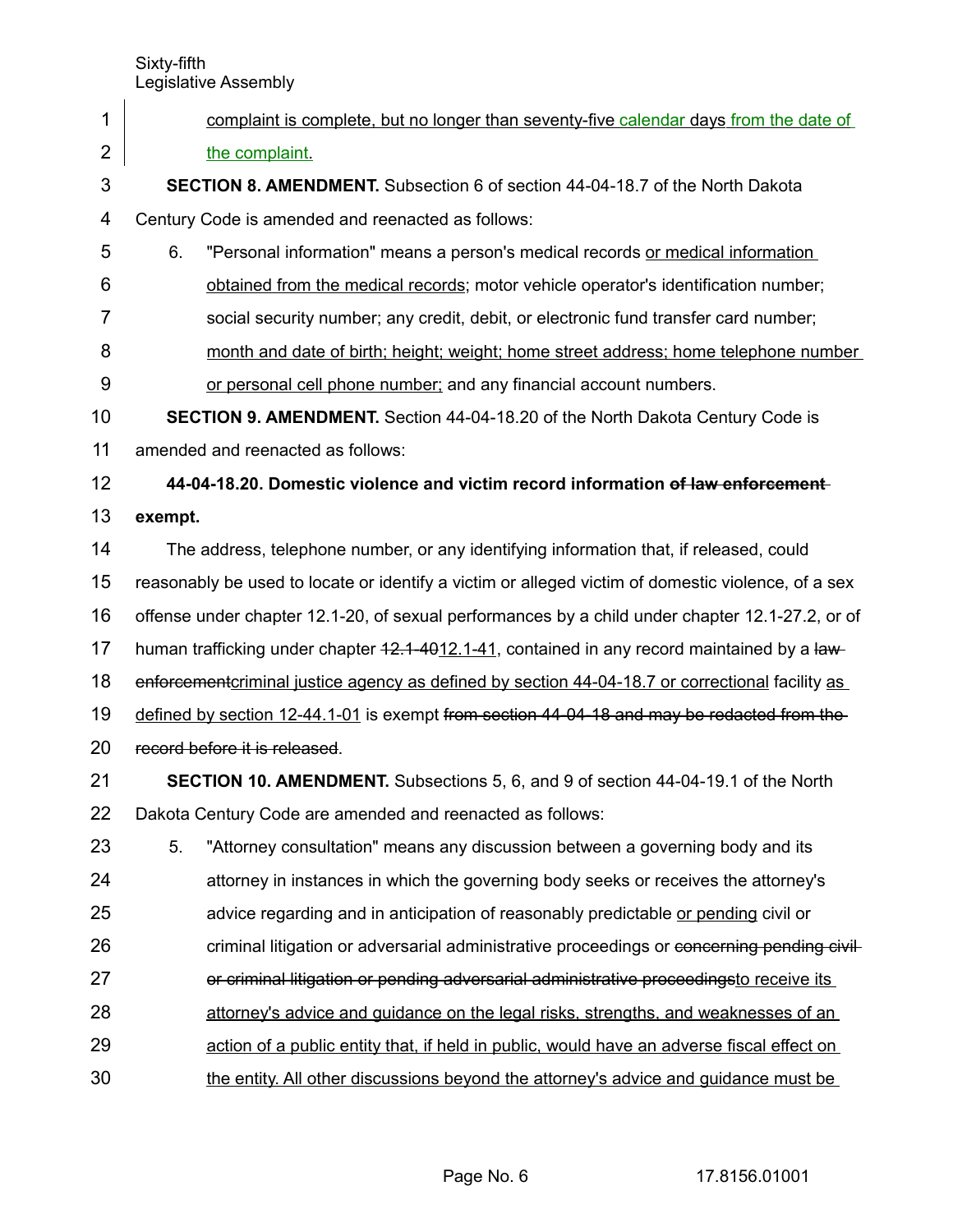| 1              |            | made in the open, unless otherwise provided by law. Mere presence or participation of        |
|----------------|------------|----------------------------------------------------------------------------------------------|
| $\overline{2}$ |            | an attorney at a meeting is not sufficient to constitute attorney consultation.              |
| 3              | 6.         | "Attorney work product" means any document or record that:                                   |
| 4              |            | Was prepared by an attorney representing a public entity or prepared at such an<br>a.        |
| 5              |            | attorney's express direction;                                                                |
| 6              |            | Reflects a mental impression, conclusion, litigation strategy, or legal theory of that<br>b. |
| 7              |            | attorney or the entity; and                                                                  |
| 8              |            | Was prepared exclusively for civil or criminal litigation, for adversarial<br>C.             |
| 9              |            | administrative proceedings, or in anticipation of reasonably predictable civil or            |
| 10             |            | criminal litigation or adversarial administrative proceedings, or for guidance on            |
| 11             |            | the legal risks, strengths, and weaknesses of an action of a public entity.                  |
| 12             | 9.         | A governing body may hold an executive session under section 44-04-19.2 to discuss           |
| 13             |            | negotiating strategy or provide negotiating instructions to its attorney or other            |
| 14             |            | negotiator regarding a pending claim, litigation, adversarial administrative                 |
| 15             |            | proceedings, or contracts, which are currently being negotiated or for which                 |
| 16             |            | negotiation is reasonably likely to occur in the immediate future. An executive session      |
| 17             |            | may be held under this subsection only when an open meeting would have an adverse            |
| 18             |            | fiscal effect on the bargaining or litigating position of the public entity. A record        |
| 19             |            | revealing negotiation strategy or instruction under this section is exempt. Drafts of        |
| 20             |            | contracts or agreements subject to negotiations are exempt but only for so long as           |
| 21             |            | release would have an adverse fiscal effect on the public entity, unless the records are     |
| 22             |            | otherwise exempt or confidential.                                                            |
| 23             |            | <b>SECTION 11.</b> Subsection 11 to section 44-04-19.1 of the North Dakota Century Code is   |
| 24             |            | created and enacted as follows:                                                              |
| 25             | <u>11.</u> | A settlement agreement between a public entity and an otheranother party is exempt           |
| 26             |            | from disclosure until it has been fully executed and accepted by all concerned parties       |
| 27             |            | unless the records are otherwise exempt or confidential. In the case of multiple             |
| 28             |            | settlement agreements involving multiple parties involved in the same incident or            |
| 29             |            | undertaking, a settlement agreement is exempt until settlement agreements have               |
| 30             |            | been fully executed by all concerned parties unless the records are otherwise exempt         |
| 31             |            | or confidential.                                                                             |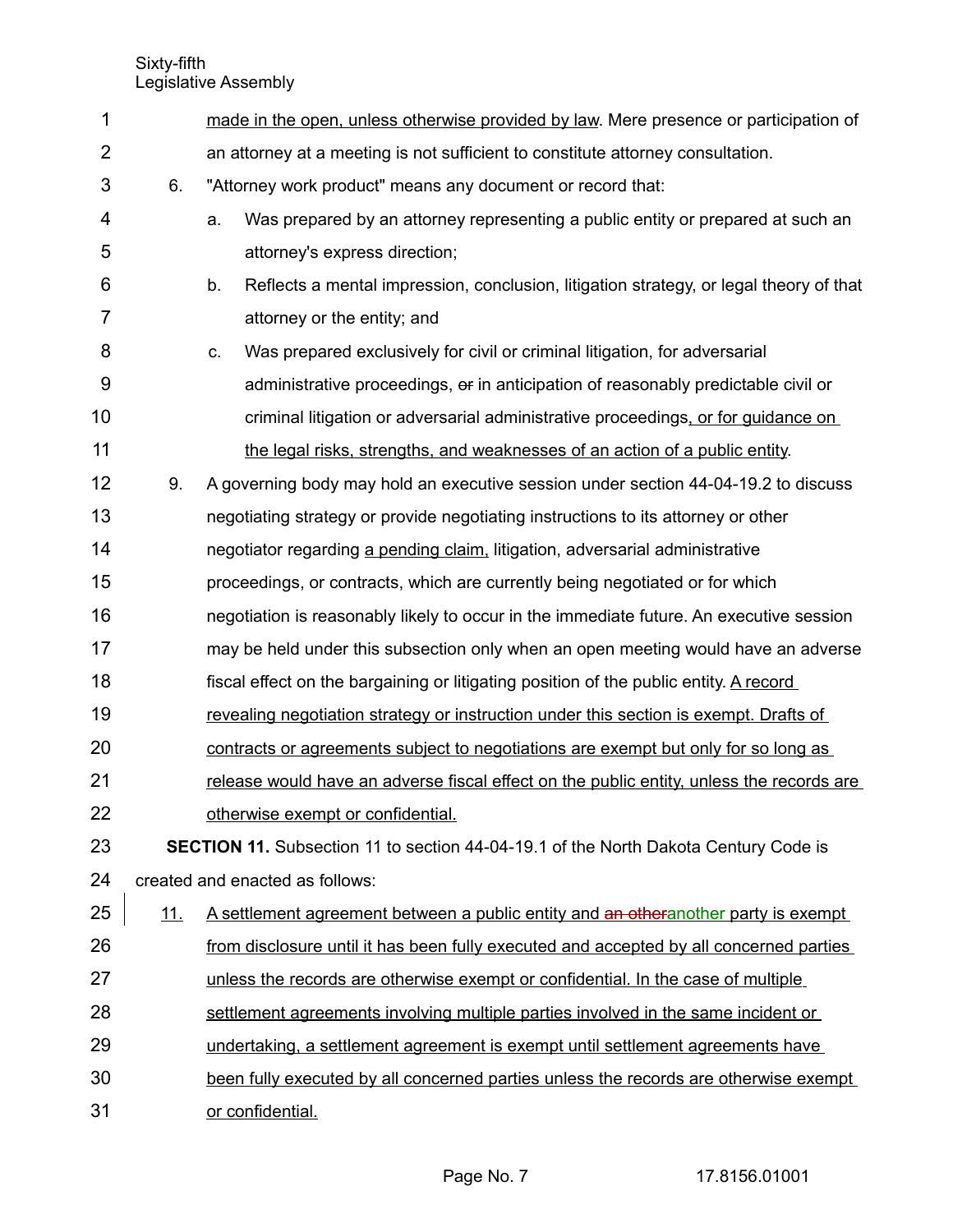**SECTION 12. AMENDMENT.** Subsections 3 and 5 of section 44-04-20 of the North Dakota Century Code are amended and reenacted as follows: 1 2

- 3. If the governing body holds regularly scheduled meetings, the schedule of these meetings, including the aforementioned notice information, if available, must be filed annually in January with the secretary of state for state-level bodies or for public entities defined in subdivision c of subsection 13 of section 44-04-17.1, the city auditor or designee of the city for city-level bodies, and the county auditor or designee of the county for all other bodies or the schedule must be posted on the public entity's website. This schedule must be furnished to anyone who requests the information. When reasonable and practicable, a governing body of a public entity should attempt to set a regular schedule for its meetings by statute, ordinance, or resolution. This subsection does not apply to meetings of the legislative assembly or any committee thereof. Filing a yearly schedule of upcoming meetings does not relieve a public entity from its obligation to post an agenda for each meeting as required in subsections 2 and 4. 3 4 5 6 7 8 9 10 11 12 13 14 15
- 5. The governing body's presiding officer has the responsibility of assuring that suchpublic notice of a meeting's date, time, and location, is given at the same time as such governing body's members are notified, and that this notice is available to anyone requesting such information. As soon as an agenda is prepared for a meeting with the information required in subsection 2 and given to members of the governing body, the agenda must be posted at the locations as required by subsections 4 and 5 subsection 4 and given to anyone requesting the information. When a request is made for notice of meetings, the request is effective for one year unless a different time period is specified. 16 17 18 19 20 21 22 23 24

#### **SECTION 13. AMENDMENT.** Section 44-04-21.1 of the North Dakota Century Code is amended and reenacted as follows: 25 26

- **44-04-21.1. Administrative review procedure.** 27
- 1. Any interested person may request an attorney general's opinion to review a written denial of a request for records under section 44-04-18, a denial of access to a meeting under section 44-04-19, or other alleged violation of section 44-04-18, 44-04-19, 44-04-19.2, 44-04-20, or 44-04-21 by any public entity other than the legislative 28 29 30 31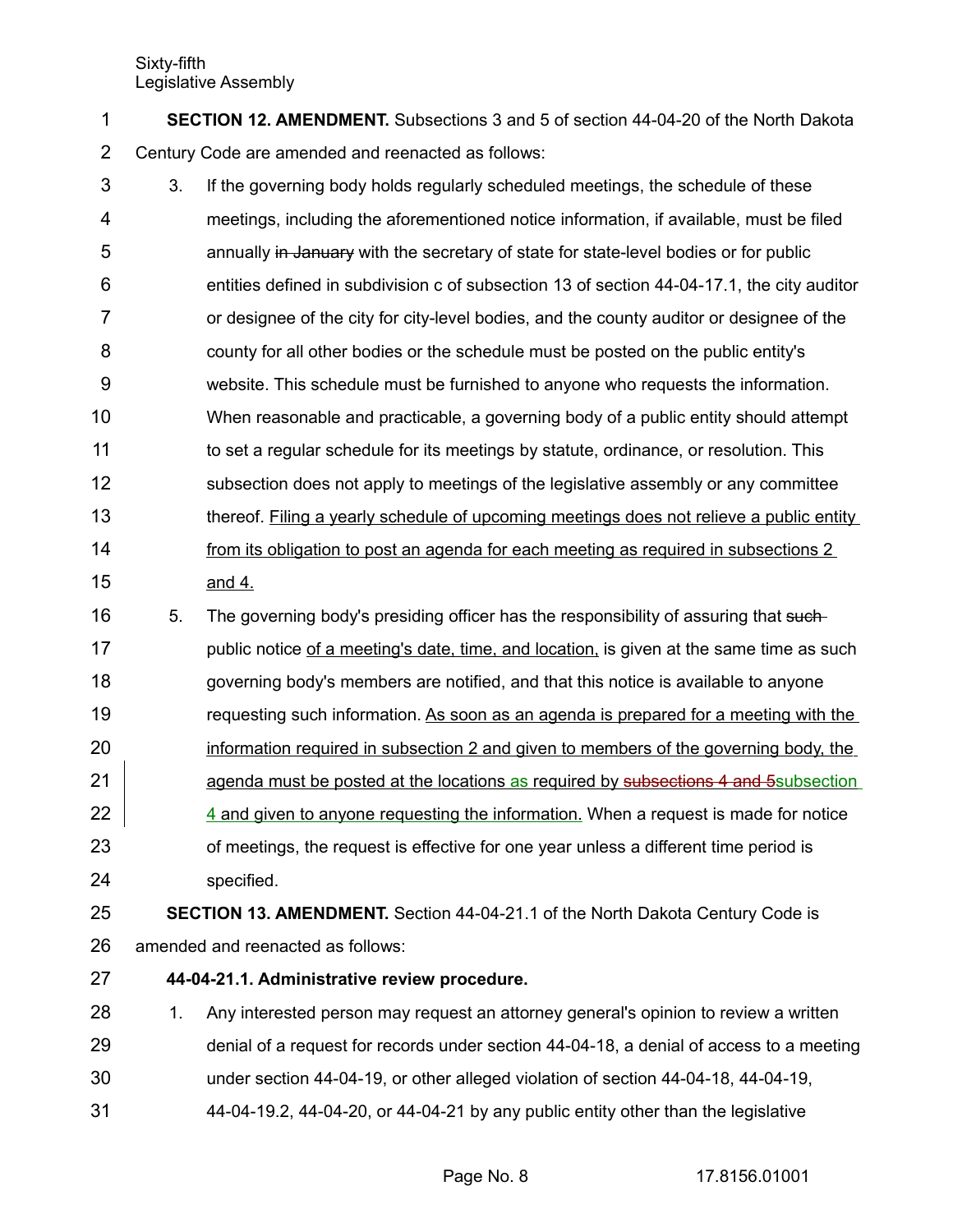assembly or any committee thereof. A request made under this section must be made within thirty days of the alleged violation, except that a request based on allegations that a meeting occurred without the notice required by section 44-04-20, must be made within ninety days of the alleged violation. In preparing an opinion under this section, the attorney general has discretion to obtain and review a recording made under section 44-04-19.2. The attorney general may request and obtain information claimed to be exempt or confidential for the purpose of determining whether the information is exempt or confidential. Any such information may not be released by the attorney general and may be returned to the provider of the information. The attorney general shall issue to the public entity involved an opinion on the alleged violation, which may be a summary opinion, unless the request is withdrawn by the person requesting the opinion or a civil action has been filed involving the possible violation. If the request pertains to a public entity as defined in subdivision c of subsection 13 of section 44-04-17.1, the opinion must be issued to the public entity providing the public funds. In any opinion issued under this section, the attorney general shall base the opinion on the facts given by the public entity. 1 2 3 4 5 6 7 8 9 10 11 12 13 14 15 16

- 2. If the attorney general issues a written opinion concluding that a violation has occurred, the public entity has seven days after the opinion is issued, regardless of whether a civil action is filed under section 44-04-21.2, to disclose the record, to issue a notice of a meeting that will be held within a reasonable time to correct the violation, or to take steps to correct any other violation. If the public entity fails to take the required action within the seven-day period and the person requesting the opinion prevails in a civil action brought under section 44-04-21.2, the person must be awarded costs, disbursements, and reasonable attorney's fees in the action and on appeal. The attorney general may require officials of the public entity at issue in the opinion to obtain mandatory training by a certain date. The consequences for failing to comply with an attorney general's opinion issued under this section will be the same as for other attorney general's opinions, including potential personal liability for the person or persons responsible for the noncompliance. 17 18 19 20 21 22 23 24 25 26 27 28 29
- 3. If a state-level public entity as defined in subdivision a of subsection 13 of section 44-04-17.1 does not comply in full with the attorney general's opinion, and a civil 30 31